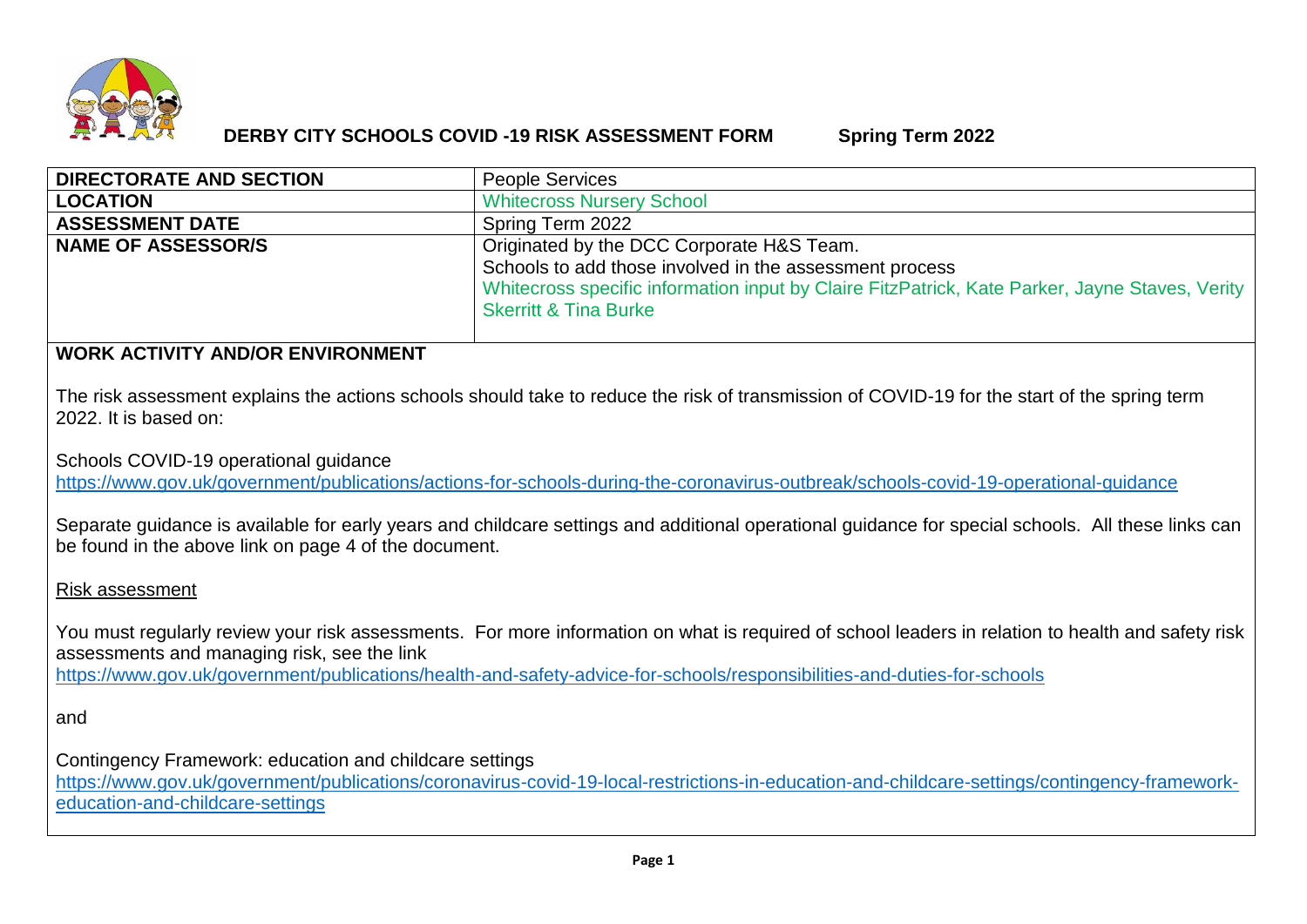# **Consultation**

Please remember to involve colleagues in the completion of the risk assessment. Continue to share your risk assessments with TU colleagues as part of the consultation process. Review and update the school's equality impact assessment accordingly

| <b>List</b><br>significant<br>$hazards -$<br>anything that<br>could cause<br>harm                                                                                                     | <b>What harm</b><br>could occur<br>and who might<br>be affected? | What measures are already in place to protect people?                                                                                                                                                                                                                                                                                                                                                                                                                                                                                                                                                                                                                                                                                                                                                                                                                                                                                                                                                                                                                                                                                                                                                                         | <b>What harm could</b><br>still occur and how<br>likely is this? | What more needs to be<br>done? List extra<br>measures needed, the<br>person responsible for<br>action and the<br>timescales                                                                                                                                                                                   |
|---------------------------------------------------------------------------------------------------------------------------------------------------------------------------------------|------------------------------------------------------------------|-------------------------------------------------------------------------------------------------------------------------------------------------------------------------------------------------------------------------------------------------------------------------------------------------------------------------------------------------------------------------------------------------------------------------------------------------------------------------------------------------------------------------------------------------------------------------------------------------------------------------------------------------------------------------------------------------------------------------------------------------------------------------------------------------------------------------------------------------------------------------------------------------------------------------------------------------------------------------------------------------------------------------------------------------------------------------------------------------------------------------------------------------------------------------------------------------------------------------------|------------------------------------------------------------------|---------------------------------------------------------------------------------------------------------------------------------------------------------------------------------------------------------------------------------------------------------------------------------------------------------------|
| Staff, pupils,<br>contractors<br>and visitors<br>attending<br>school who<br>are<br>symptomatic<br>or confirmed<br>as positive<br>with COVID-<br>$19 -$<br>transmission<br>of COVID-19 | Staff & pupils<br><b>COVID</b> related<br>illness                | Vaccination<br>We encourage all school staff and eligible pupils to take up the offer of<br>a vaccine. https://www.gov.uk/government/publications/coronavirus-<br>covid-19-local-restrictions-in-education-and-childcare-<br>settings/contingency-framework-education-and-childcare-settings<br>Any member of staff or pupil who have symptoms of COVID-19 or are<br>confirmed as positive must not attend school and must isolate for 7<br>days with two positive lateral flows 10 days if necessary.<br>Individuals who have symptoms must book a PCR COVID test to<br>establish COVID status.<br>From 11 <sup>th</sup> January 2022 anyone who receives a positive lateral flow test<br>showing no symptoms must self-isolate in accordance with the latest<br>Government guidance<br>https://www.gov.uk/government/news/confirmatory-pcr-tests-to-be-<br>temporarily-suspended-for-positive-lateral-flow-test-results<br>See Derby City Council (DCC) COVID-19 pages for all COVID-19<br>updates. This includes the link to the local outbreak plan -<br>https://www.derby.gov.uk/environmental-health-licensing-trading-<br>standards/environmental-health/health-and-safety/employees-and-<br>public/novel-coronavirus/ | Cases &<br>transmission may<br>still occur                       | Continue to review and<br>monitor that the controls<br>implemented are being<br>followed and take any<br>necessary action.<br>Continue to review and<br>revise your risk<br>assessment if further<br>controls are needed and<br>if cases increase then<br>move to your<br>contingency plan as<br>appropriate. |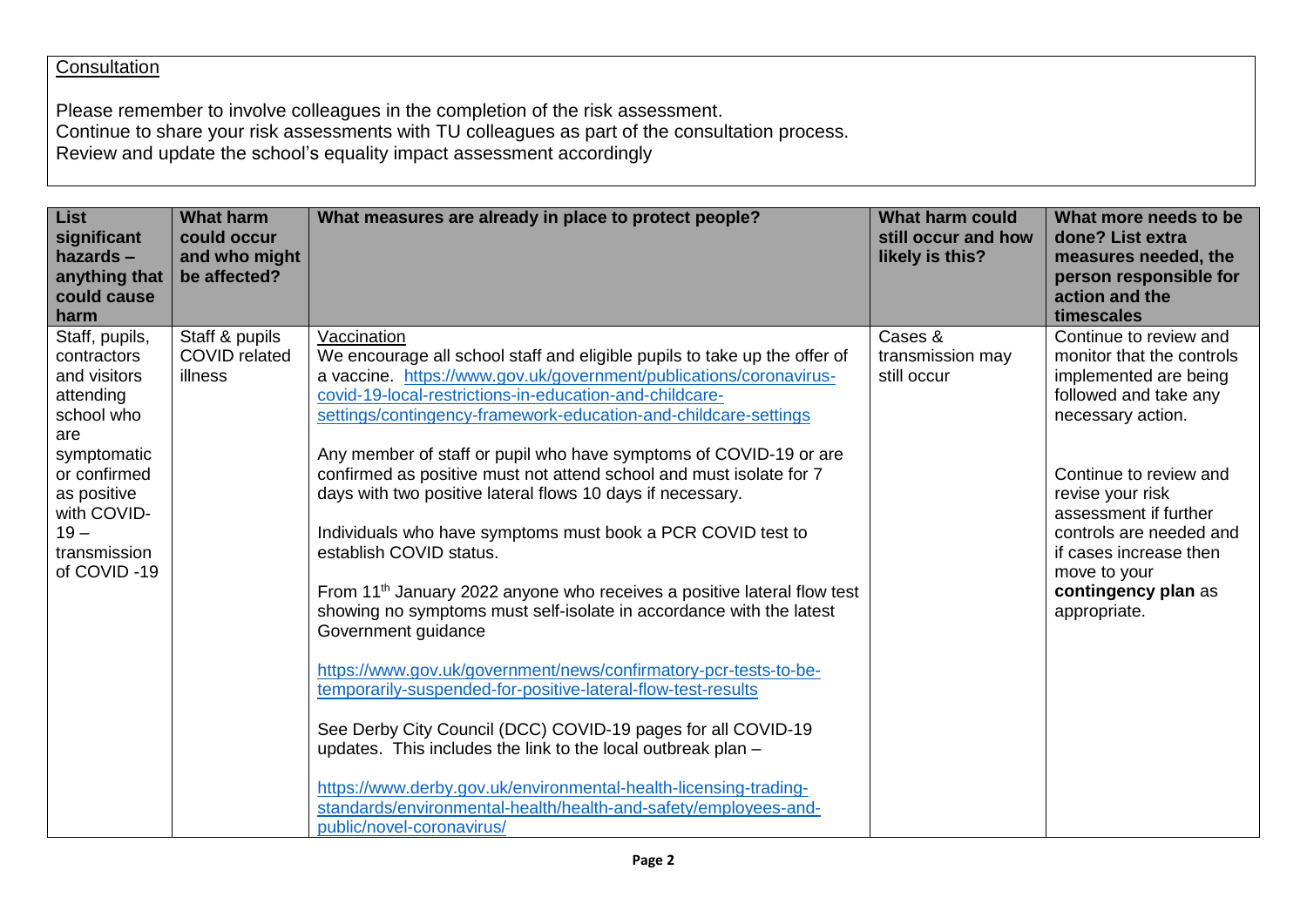| Where a COVID-19 infection (staff only) has occurred as a result of<br>occupational exposure, this requires reporting to the HSE as an                                                                                                                                                                                                                                                                                                                                                                                                                                                                                                                                                                                                                                                                                                                                                                                                                                                                                                                                                                                                                                                                                                                                                                                                                         |                                                                                                                                                 |                                                                                                                                                                                                                                                                                                         |
|----------------------------------------------------------------------------------------------------------------------------------------------------------------------------------------------------------------------------------------------------------------------------------------------------------------------------------------------------------------------------------------------------------------------------------------------------------------------------------------------------------------------------------------------------------------------------------------------------------------------------------------------------------------------------------------------------------------------------------------------------------------------------------------------------------------------------------------------------------------------------------------------------------------------------------------------------------------------------------------------------------------------------------------------------------------------------------------------------------------------------------------------------------------------------------------------------------------------------------------------------------------------------------------------------------------------------------------------------------------|-------------------------------------------------------------------------------------------------------------------------------------------------|---------------------------------------------------------------------------------------------------------------------------------------------------------------------------------------------------------------------------------------------------------------------------------------------------------|
| If this is the case, contact CHST for further advice and support,<br>employee.healthandsafety@derby.gov.uk. Schools outside DCC<br>control should contact their own H&S consultant for advice.<br>If a parent or carer insists on a pupil attending your school, you can<br>take the decision to refuse the pupil if, in your reasonable judgement, it<br>of all the circumstances and current public health advice.<br><b>School workforce</b><br>From 13 December, under Government Plan B, office workers who can<br>work from home should do so.<br>Anyone who cannot work from home, such as those involved in the<br>face-to-face provision of education, should continue to go to their place<br>of work.<br>School leaders are best placed to determine the workforce required to<br>meet the needs of their pupils. School leaders will need to consider<br>whether it is possible for specific staff undertaking certain roles to work<br>from home without disrupting to face-to-face education.<br>Wraparound provision and extra-curricular activity<br>If this provision is being provided, please ensure you refer to the<br>quidance below:<br>https://www.gov.uk/government/publications/protective-measures-for-<br>holiday-or-after-school-clubs-and-other-out-of-school-settings-for-<br>children-during-the-coronavirus-covid-19-outbreak |                                                                                                                                                 | If possible staff can who<br>can work from home<br>should. This would only<br>be SBM, or any staff on<br>online meetings or<br>training.<br><b>Staff meetings and PPA</b><br>could move to become<br>virtual in the event of a<br>number of outbreaks or<br>issues. This will be<br>regularly reviewed. |
|                                                                                                                                                                                                                                                                                                                                                                                                                                                                                                                                                                                                                                                                                                                                                                                                                                                                                                                                                                                                                                                                                                                                                                                                                                                                                                                                                                |                                                                                                                                                 |                                                                                                                                                                                                                                                                                                         |
| Hand hygiene -<br>Frequent and thorough hand cleaning should now be regular practice.                                                                                                                                                                                                                                                                                                                                                                                                                                                                                                                                                                                                                                                                                                                                                                                                                                                                                                                                                                                                                                                                                                                                                                                                                                                                          | transmission may<br>still occur                                                                                                                 | All staff and children will<br>wash hands on entry to                                                                                                                                                                                                                                                   |
|                                                                                                                                                                                                                                                                                                                                                                                                                                                                                                                                                                                                                                                                                                                                                                                                                                                                                                                                                                                                                                                                                                                                                                                                                                                                                                                                                                | Staff & pupils<br><b>Ensure good hygiene:</b><br><b>COVID</b> related<br>You should continue to ensure that pupils clean their hands regularly. | occupational disease under RIDDOR.<br>is necessary to protect other pupils and staff from possible infection with<br>COVID-19. Your decision would need to be carefully considered in light<br>Cases &                                                                                                  |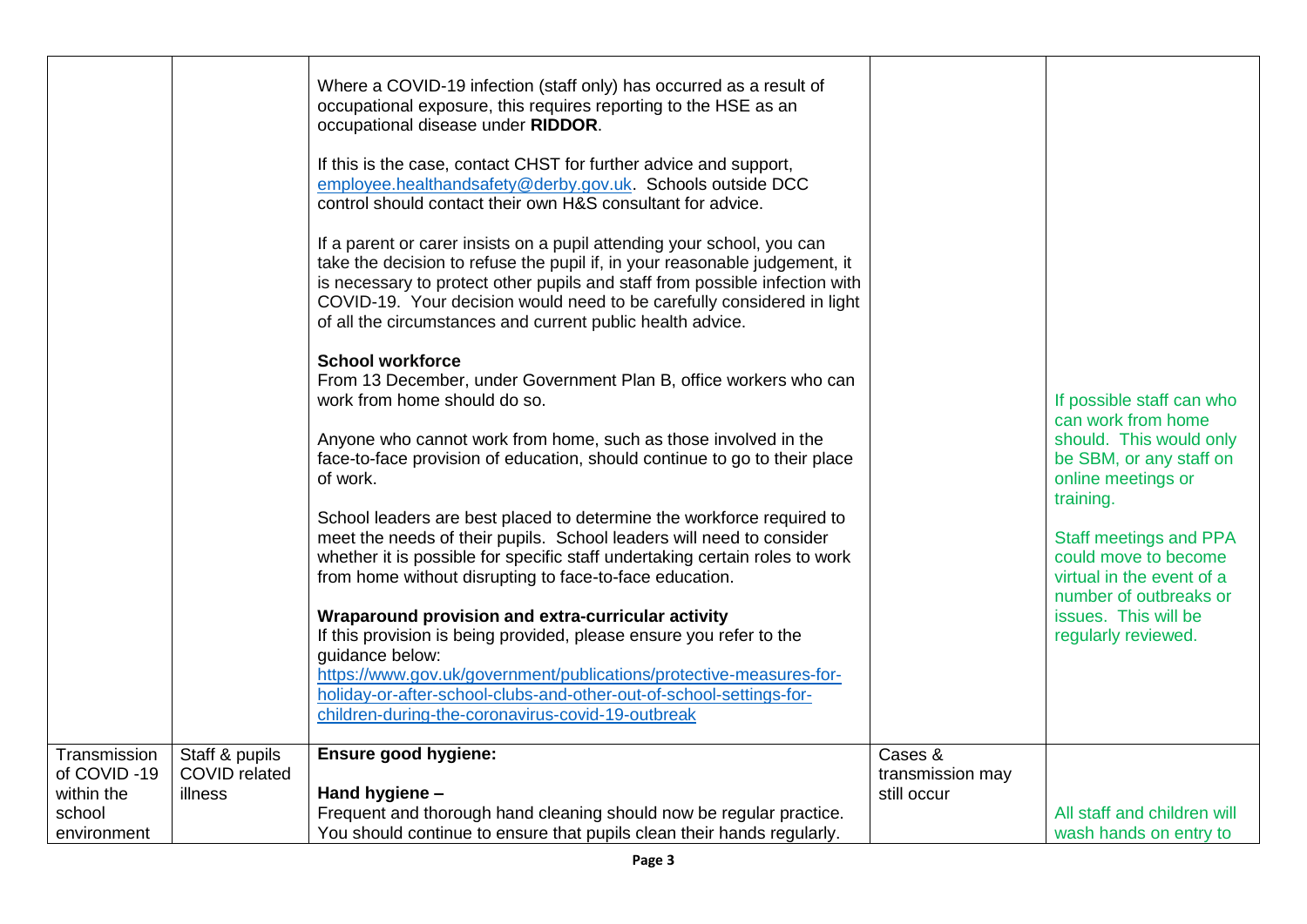| This can be done with soap and water or hand sanitiser.                                                                                                                                                               | nursery                                                                                                                                       |
|-----------------------------------------------------------------------------------------------------------------------------------------------------------------------------------------------------------------------|-----------------------------------------------------------------------------------------------------------------------------------------------|
| Ensure ample hand washing stations/hand sanitiser are available in<br>classrooms and key locations.<br>The school should ensure they have enough tissues and bins to<br>manage additional waste.                      | <b>Hand sanitiser is</b><br>available in all rooms in<br>nursery.                                                                             |
| Empty bins frequently to avoid overflowing.<br>Display hand wash signage to remind children and staff of good hand<br>hygiene techniques.<br>Schools must ensure younger children and those with complex needs        | Tissues are available in<br>all rooms around nursery<br>and staff will support<br>children to wipe their<br>nose and wash hands<br>afterwards |
| are supported to ensure appropriate hand hygiene is maintained.                                                                                                                                                       |                                                                                                                                               |
| https://www.hse.gov.uk/coronavirus/cleaning/handwashing-using-hand-<br>sanitiser.htm                                                                                                                                  | Windows will be open all<br>day in the office, the<br>sunshine room, the                                                                      |
| Respiratory hygiene -<br>Ensure good respiratory hygiene by promoting the 'catch it, bin it, kill it'<br>approach.                                                                                                    | garden room, in nursery<br>in the role play, the<br>library, the park room, the<br>kitchen, the toilets, the                                  |
| <b>Cleaning:</b><br>Maintain robust cleaning schedules. This should include regular<br>cleaning of areas and equipment (e.g., twice per day), with particular<br>emphasis on frequently touched surfaces.             | utility room, the park<br>room and at least one<br>shutter will be open in the<br>dome. Sarah can close<br>the windows in the                 |
| More frequent cleaning depending on the number of people using the<br>space and equipment within it. For example, gym equipment, door<br>keypads etc.                                                                 | kitchen for a short time<br>whilst serving up food                                                                                            |
| Remove clutter and difficult items to clean.                                                                                                                                                                          | Enhanced cleaning will<br>continue to happen on a                                                                                             |
| Appropriate cleaning materials should be used ensuring required<br>dilution rates are used.                                                                                                                           | daily basis. This consists<br>of cleaning all taps, sinks,<br>children's toilets, door                                                        |
| See government guidance on the cleaning of non-healthcare settings:<br>https://www.gov.uk/government/publications/covid-19-decontamination-<br>in-non-healthcare-settings/covid-19-decontamination-in-non-healthcare- | handles & key pads,<br>fridge handles, light<br>switches etc.                                                                                 |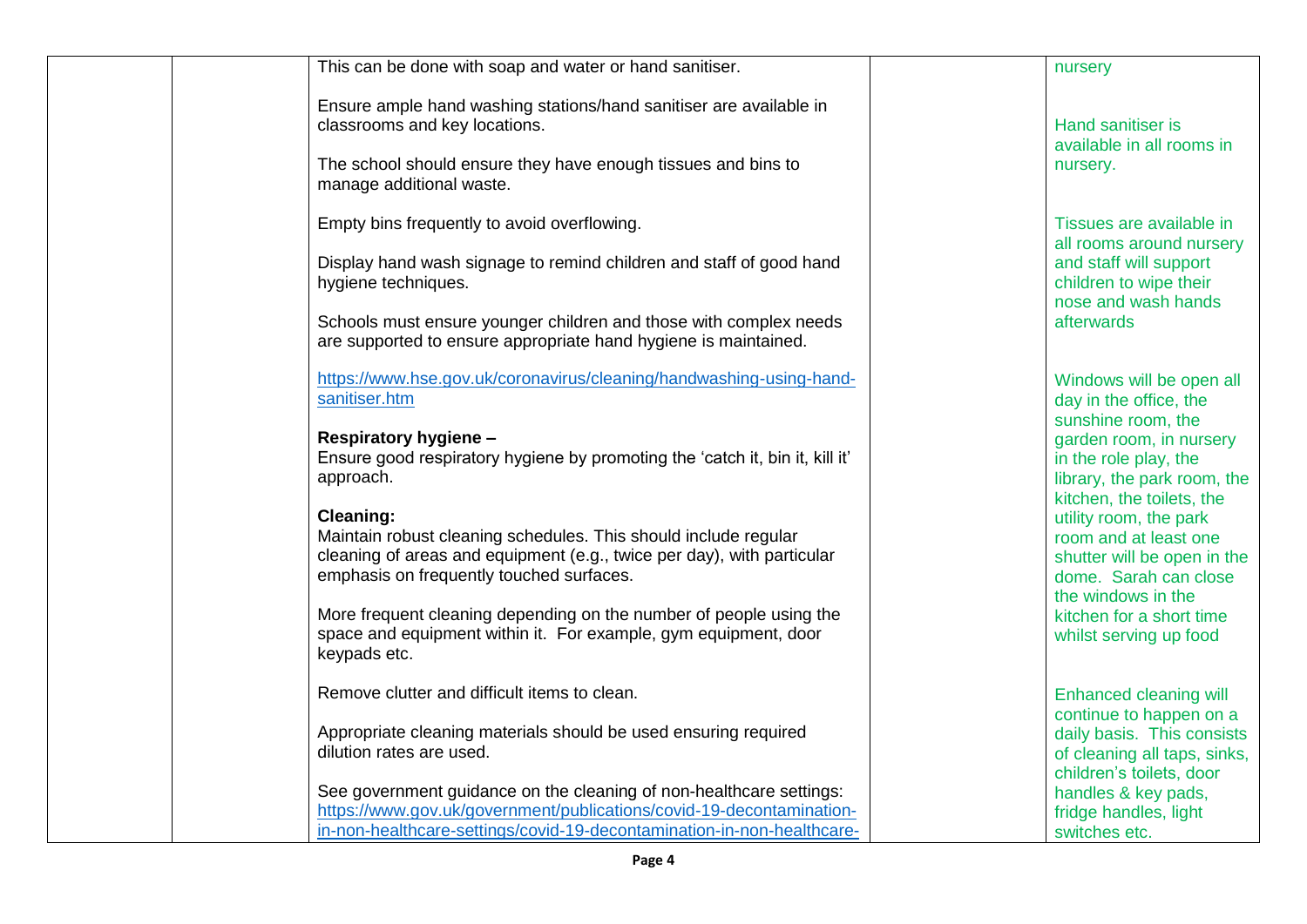#### **[settings](https://www.gov.uk/government/publications/covid-19-decontamination-in-non-healthcare-settings/covid-19-decontamination-in-non-healthcare-settings)**

and HSE guidance

<https://www.hse.gov.uk/coronavirus/cleaning/cleaning-workplace.htm>

#### **The Use of fog, mist, vapour, and UV treatments**

If you are considering using one of these systems, contact the Corporate Health and Safety Team for further advice or guidance: [employee.heathandsafety@derby.gov.uk](mailto:employee.heathandsafety@derby.gov.uk) or your health and safety provider.

# **Ventilation:**

Keep occupied spaces well ventilated by:

Opening doors and windows. External opening doors may be opened if safe to do so. **Internal fire doors must not be wedged open to improve ventilation**.

Identify poorly ventilated spaces – take steps to improve fresh air flow giving particular consideration when holding events where visitors such as parents are on site, for example, school plays and assemblies

Mechanical ventilation should be adjusted to increase the ventilation rate wherever possible and checked to confirm that normal operation meets current guidance and that only fresh outside air is circulated.

If possible, systems should be operated as normal as long as they are within a single room and supplemented by an outdoor air supply. Where mechanical ventilation systems exist ensure they are maintained in accordance with manufacturers' recommendations. Balance the need for increased ventilation while maintaining a comfortable temperature and teaching environment.

# See HSE guidance:

[https://www.hse.gov.uk/coronavirus/equipment-and-machinery/air](https://www.hse.gov.uk/coronavirus/equipment-and-machinery/air-conditioning-and-ventilation/index.htm)[conditioning-and-ventilation/index.htm](https://www.hse.gov.uk/coronavirus/equipment-and-machinery/air-conditioning-and-ventilation/index.htm)

# CO2 monitors

CO2 monitors are being provided to state-funded education settings, so staff can quickly identify where ventilation needs to be improved.

Toys and resources will continue to be cleaned as normal.

All staff are responsible to cleaning their own key pads and screens regularly and staff should only use their own devices where possible. Telephones should be wiped after use by nonoffice staff and office staff will only us their own desk space where possible.

CO2 monitors have arrived will be fitted as quickly as possible.

All staff are **testing daily rather than twice weekly** for first few weeks until advised not to. This is because in a nursery school we need to work in close contact with children and sometimes other staff. We have a small number of staff, our children have no requirement to test only staff. In order to do our best to keep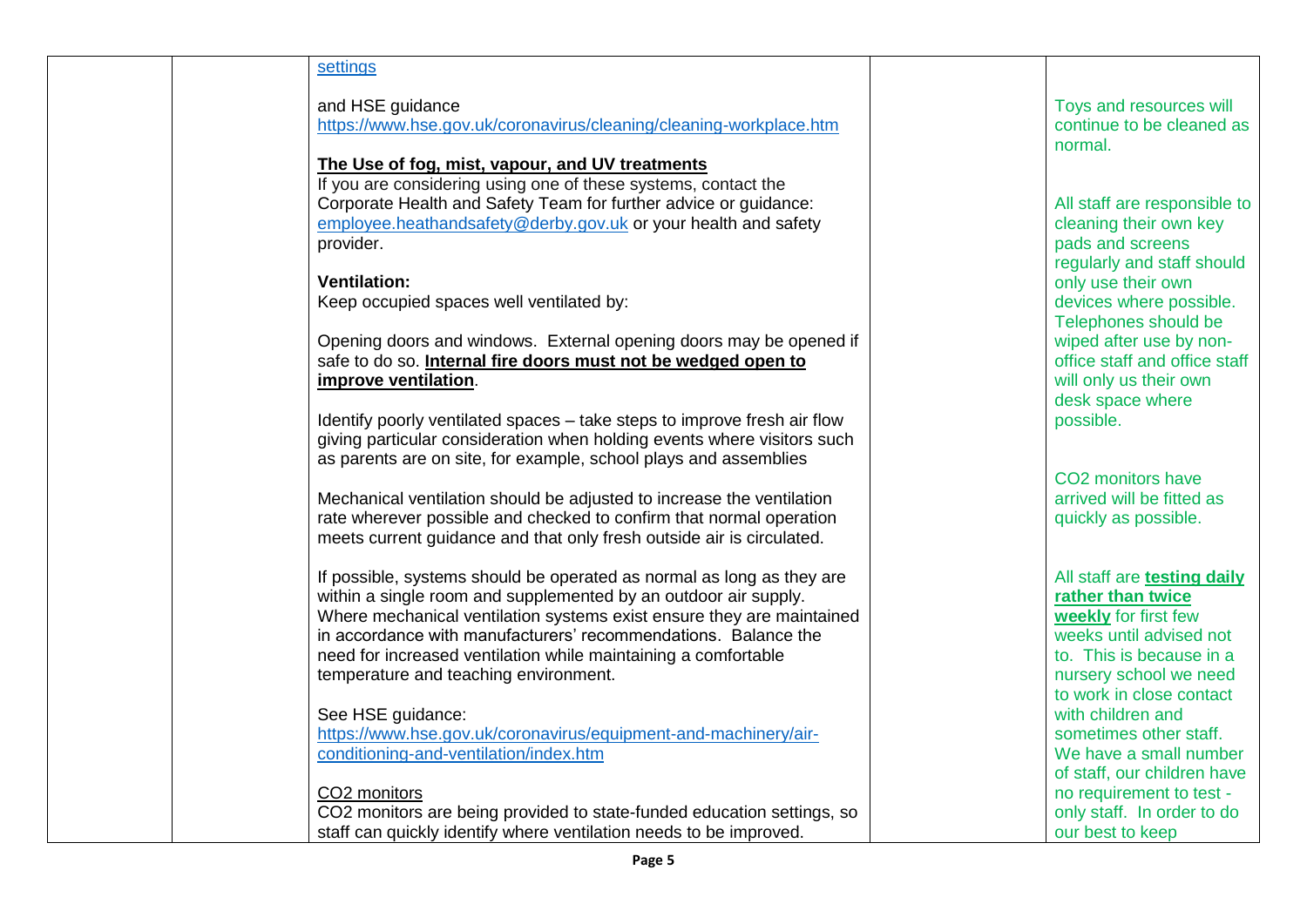| Follow HSE guidance link above.                                                           | everyone safe and to                  |
|-------------------------------------------------------------------------------------------|---------------------------------------|
|                                                                                           | know quickly and isolate              |
| <b>Asymptomatic testing:</b>                                                              | quickly a staff member                |
| All staff and secondary school pupils should continue to test twice                       | who tests positive we will            |
| weekly at home, with lateral flow device (LFD) test kits, 3-4 days apart.                 | all test daily. This should           |
| Testing remains voluntary but is strongly encouraged.                                     | try to slow the spread of             |
|                                                                                           | the illness amongst all               |
| Continue to test twice per week at home.                                                  | staff and children and                |
|                                                                                           | their wider families.                 |
| There is no need for primary age pupils (those in year 6 and below) to                    |                                       |
| regularly test, unless they have been identified as a contact for                         |                                       |
| someone who has tested positive for Covid-19 and therefore advised to                     | Please note section on                |
| take lateral flow tests every day for 7 days.                                             | Self-isolation. All staff             |
|                                                                                           | and children should come              |
| <b>Positive test result:</b>                                                              | to nursery even if                    |
| Staff and pupils with a positive test result must self-isolate in line with               | someone in their                      |
| stay-at-home guidance for households with possible or confirmed<br>COVID-19 infection.    | household tests positive<br>for Covid |
|                                                                                           |                                       |
| Self-isolation:                                                                           |                                       |
| Pupils, staff and other visitors should not come to school if they have                   | Face coverings, masks                 |
| symptoms, have had a positive test result or other reasons requiring                      | not visors, will be worn be           |
| them to stay at home due to the risk of passing on COVID-19 (e.g.,                        | all staff when will anyone            |
| required to quarantine)                                                                   | visiting the school. All              |
| https://www.nhs.uk/conditions/coronavirus-covid-19/self-isolation-and-                    | staff are responsible for             |
| treatment/when-to-self-isolate-and-what-to-do/                                            | providing and wearing                 |
|                                                                                           | their own masks daily but             |
| Contacts from a school setting will only be traced by NHS Test and                        | school will have a small              |
| Trace where the positive case and/or their parent specifically identifies                 | stock of disposable                   |
| the individual as being the close contact.                                                | masks in contingency for              |
|                                                                                           | those who have forgotten,             |
| Individuals are not required to self-isolate if they live in the same                     | and for when wearing                  |
| household as someone with COVID-19, or are a close contact of                             | with PPE for looking after            |
| someone with COVID-19, and any of the following apply:                                    | a child with symptoms.                |
|                                                                                           |                                       |
| They are fully vaccinated (received 2 <sup>nd</sup> vaccination more 14 days<br>$\bullet$ |                                       |
| prior to being told to self-isolate)                                                      | All staff should wear                 |
| • They are below the age of 18 years and 6 months                                         | masks in communal                     |
| They have taken part in a or are currently part of an approved                            | areas such as the                     |
| COVID-19 vaccine trial                                                                    | kitchen, entrance and                 |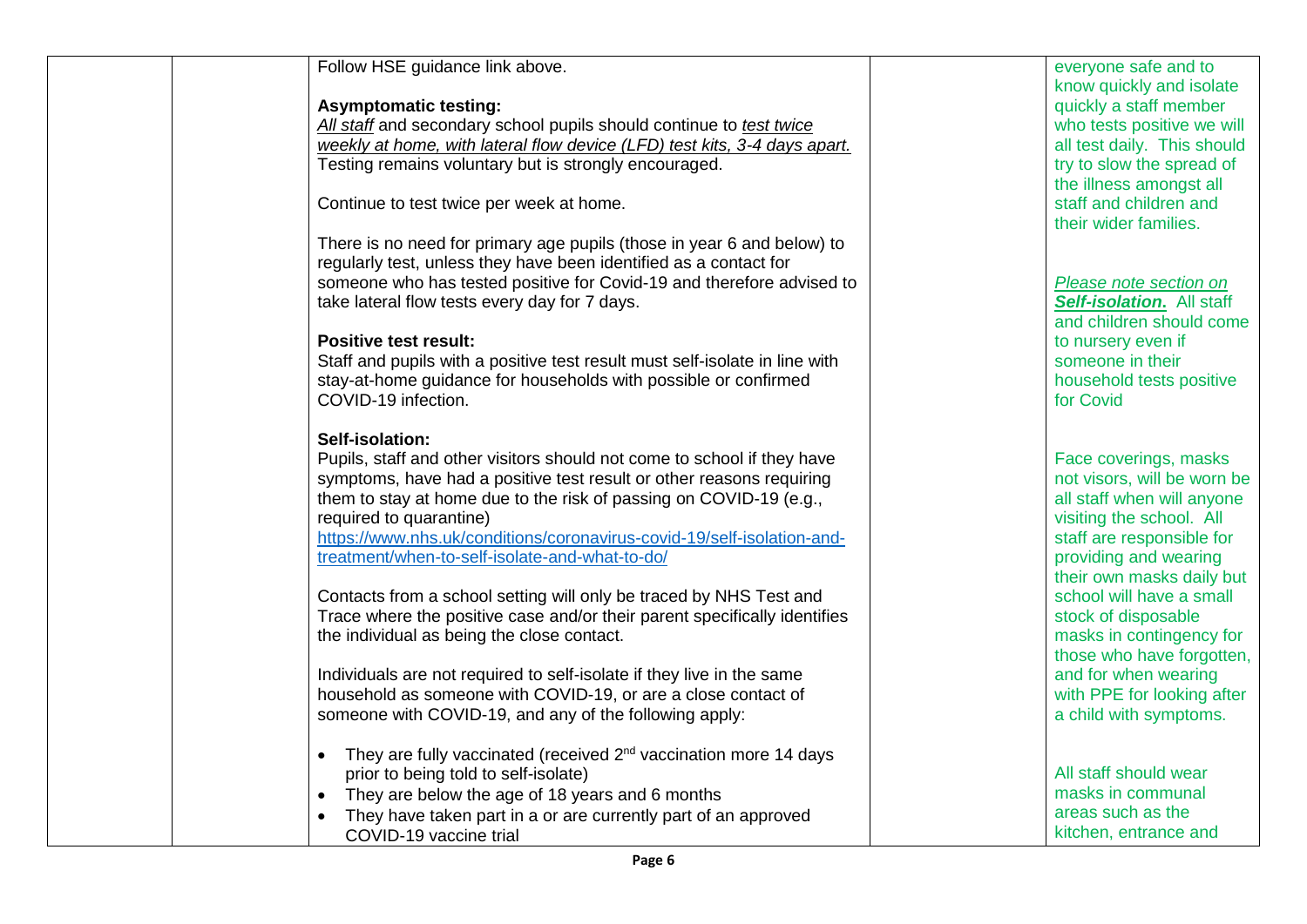| They are not able to get vaccinated for medical reasons<br>$\bullet$                                                                       | office areas. Face<br>coverings will be worn in     |
|--------------------------------------------------------------------------------------------------------------------------------------------|-----------------------------------------------------|
| If the above apply, NHS T&T will contact you and advise you to take a<br>test.                                                             | staff meetings and joint<br>PPA sessions were       |
|                                                                                                                                            | prolonged closer contact<br>with another member of  |
|                                                                                                                                            | staff is required.                                  |
| <b>Face coverings:</b><br>Face coverings help protect the wearer and others against the spread                                             |                                                     |
| of infection because they cover the nose and mouth, which are the main                                                                     | Any children who develop                            |
| confirmed sources of transmission of COVID-19.                                                                                             | symptoms will wait with a                           |
|                                                                                                                                            | member off staff in PPE                             |
| The controls are:                                                                                                                          | (apron, gloves and<br>disposable mask) in the       |
| Pupils in school years 7 (which would be children who were aged 11                                                                         | entrance until a parent                             |
| on 31 August 2021) and above, are required to wear face coverings.                                                                         | can collect them. The                               |
| Face coverings should be worn by pupils, staff and adult visitors<br>when moving around the premises, outside of classrooms, such as       | entrance space used can<br>then be cleaned          |
| in corridors and communal areas.                                                                                                           | appropriately and all PPE                           |
| In those schools where pupils in year 7 and above are educated,<br>$\bullet$                                                               | can be disposed of                                  |
| face coverings should be worn in classrooms. This does not apply<br>in situations where wearing a face covering would impact on the        | following to agreed<br>protocol. Instructions for   |
| ability to take part in exercise or strenuous activity, for example in                                                                     | disposing of PPE are on                             |
| PE lessons.                                                                                                                                | the box in the entrance                             |
| Pupils in these schools must also wear a face covering when<br>$\bullet$<br>travelling on public transport and should wear it on dedicated | and in the utility room.<br>Parents will be told to |
| transport to and from school.                                                                                                              | book a PCR test                                     |
|                                                                                                                                            |                                                     |
| <b>Teaching staff delivering lessons</b><br>We would not ordinarily expect teachers to wear a face covering in the                         | Any staff member who                                |
| classroom if they are at the front of the class, to support education                                                                      | develops symptoms                                   |
| delivery, although settings should be sensitive to the needs of individual                                                                 | during the day will leave<br>immediately and must   |
| teachers.                                                                                                                                  | book a PCR test                                     |
| In primary schools, face coverings should be worn by staff and adults                                                                      |                                                     |
| (including visitors) when moving around in corridors and communal                                                                          |                                                     |
| areas. Health advice continues to be that children in primary schools<br>should not be asked to wear face coverings.                       |                                                     |
|                                                                                                                                            |                                                     |
| Some individuals may be exempt from wearing face coverings see page                                                                        |                                                     |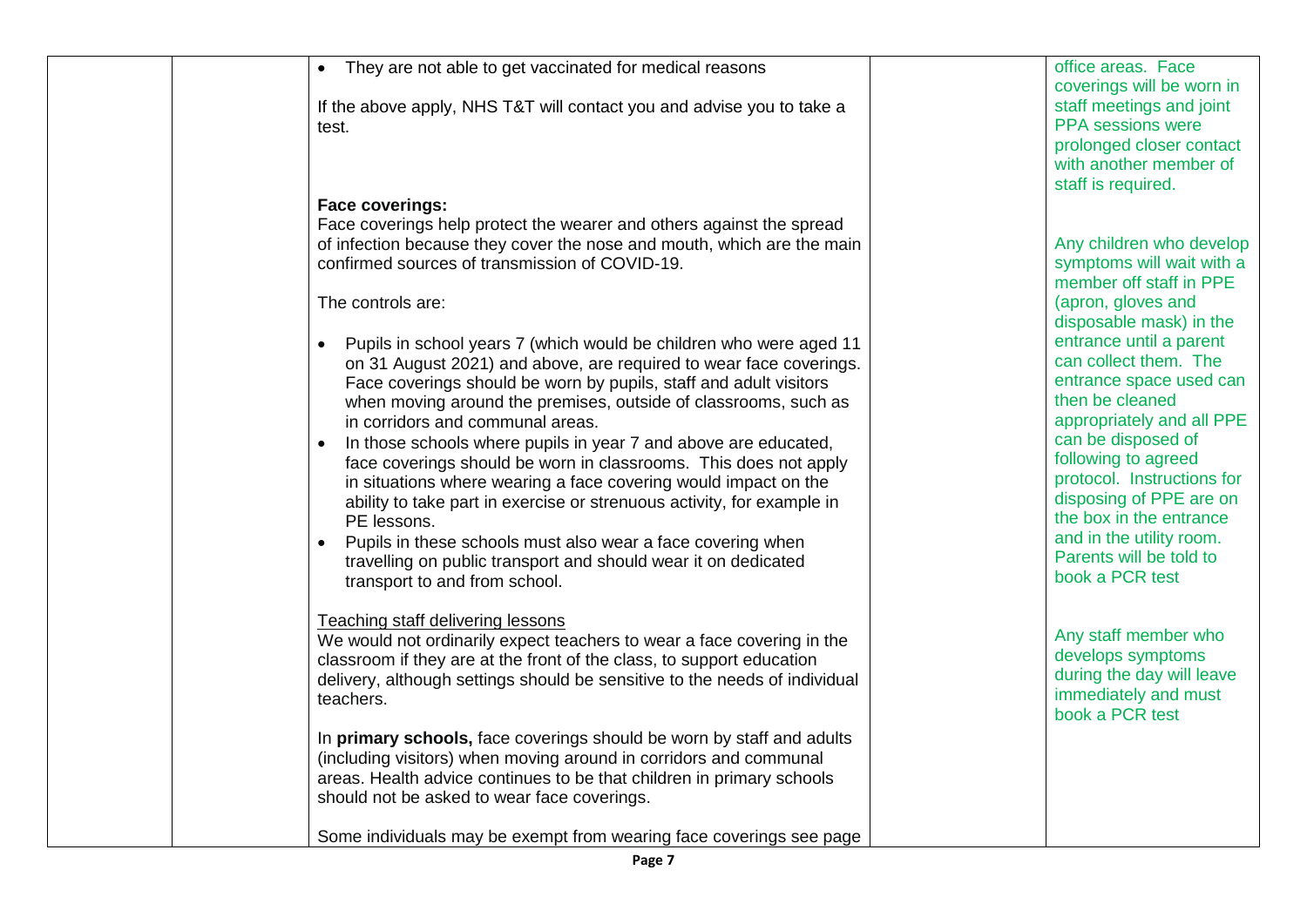|                               |                              | 7 of the 'schools covid-19 operational guidance January 2022'.<br>Face coverings do not need to be worn when outdoors.<br>Schools, as employers, have a duty to comply with the Equality Act<br>2010 which includes making reasonable adjustments for disabled staff.<br>They also have a duty to make reasonable adjustments for disabled<br>pupils, to support them to access education successfully. No pupil<br>should be denied education on the grounds that they are not wearing a<br>face covering.<br>Further guidance on specific face coverings (transparent face<br>coverings) refer to page 8 schools covid-19 operational guidance<br>January 2022.<br><b>Managing confirmed cases of COVID-19:</b><br>If anyone in school develops COVID-19 symptoms, however mild, send<br>them home.<br>https://www.nhs.uk/conditions/coronavirus-covid-19/symptoms/<br>Contact parent or family member to collect - avoid using public transport<br>Pupils awaiting collection should be separated in a room on their own if<br>safe to do so - open windows, use appropriate PPE especially if being<br>closely supervised - see<br>https://www.gov.uk/government/publications/safe-working-in-education- |                             | You should support those<br>who need to self-isolate<br>because they have tested<br>positive to work or learn<br>from home if they are well<br>enough to do so. Schools<br>subject to the remote<br>education temporary<br>continuity direction are<br>required to provide<br>remote education to<br>pupils covered by the<br>direction where their<br>attendance would be<br>contrary to government<br>guidance or legislation<br>around COVID-19. |
|-------------------------------|------------------------------|--------------------------------------------------------------------------------------------------------------------------------------------------------------------------------------------------------------------------------------------------------------------------------------------------------------------------------------------------------------------------------------------------------------------------------------------------------------------------------------------------------------------------------------------------------------------------------------------------------------------------------------------------------------------------------------------------------------------------------------------------------------------------------------------------------------------------------------------------------------------------------------------------------------------------------------------------------------------------------------------------------------------------------------------------------------------------------------------------------------------------------------------------------------------------------------------------------------|-----------------------------|-----------------------------------------------------------------------------------------------------------------------------------------------------------------------------------------------------------------------------------------------------------------------------------------------------------------------------------------------------------------------------------------------------------------------------------------------------|
|                               |                              | childcare-and-childrens-social-care<br>Clean rooms after they have left – follow principles of cleaning after an<br>individual with symptoms of, or confirmed, COVID-19 has left the setting<br>or area. See link:<br>https://www.gov.uk/government/publications/covid-19-decontamination-<br>in-non-healthcare-settings/covid-19-decontamination-in-non-healthcare-<br>settings                                                                                                                                                                                                                                                                                                                                                                                                                                                                                                                                                                                                                                                                                                                                                                                                                             |                             | You should have a small<br>contingency supply<br>available for people who:<br>• are struggling to access<br>a face covering<br>• are unable to use their<br>face covering as it has<br>become damp, soiled or<br>unsafe<br>• have forgotten their face<br>covering                                                                                                                                                                                  |
| Carrying out<br>first aid $-$ | First aider,<br>person being | No PPE is required for fleeting contact - i.e. applying a plaster to a<br>graze other than good hand washing.                                                                                                                                                                                                                                                                                                                                                                                                                                                                                                                                                                                                                                                                                                                                                                                                                                                                                                                                                                                                                                                                                                | Cases &<br>transmission may |                                                                                                                                                                                                                                                                                                                                                                                                                                                     |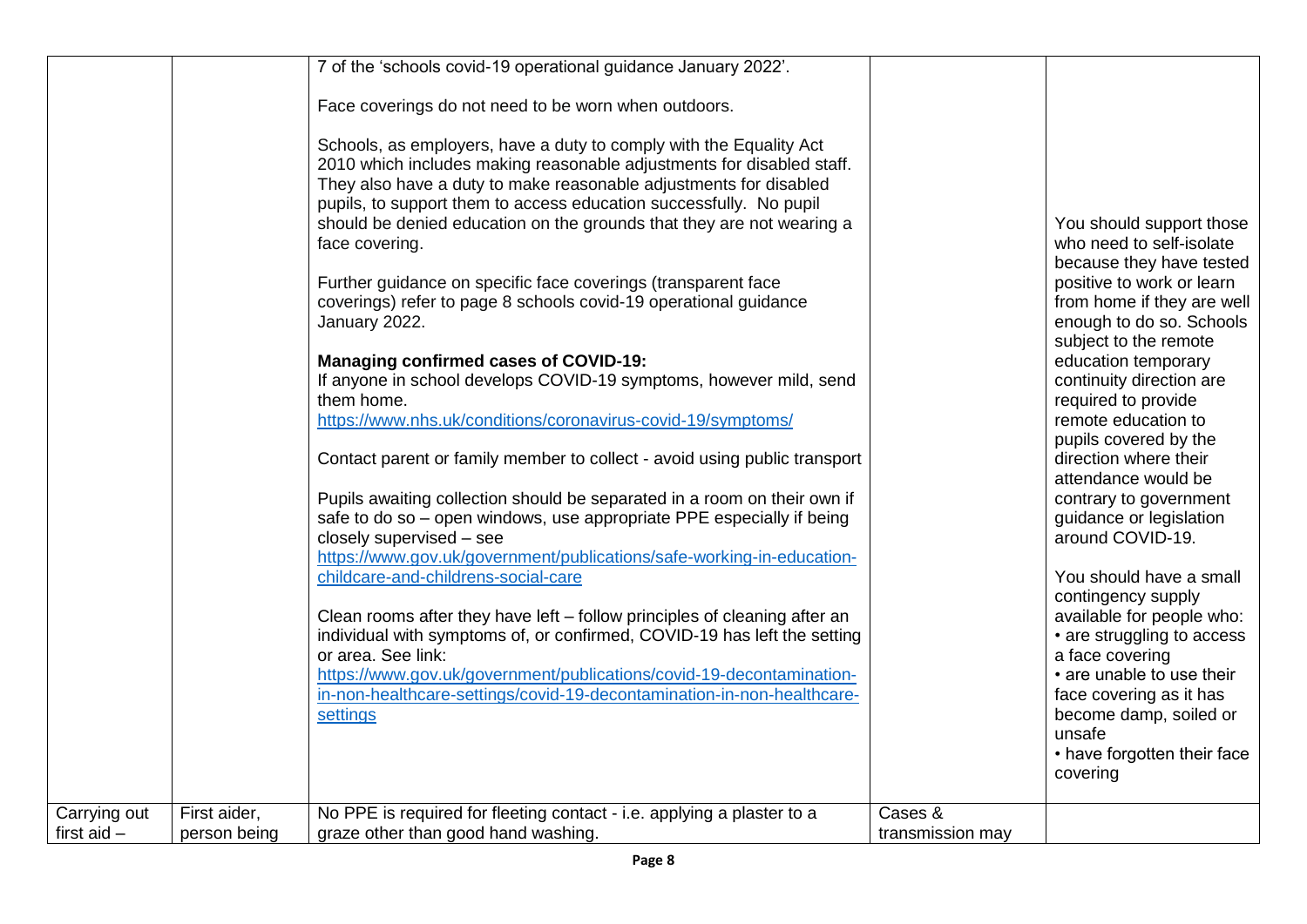| First aider,<br>Try to assist at a safe distance from the casualty<br>Prolonged<br>first aid<br>person being<br>treated by the<br>Minimise the time you share a breathing zone.<br>contact<br>first aider.<br>lasting longer<br>than 15<br>This could lead<br>Although treating the casualty should be your first concern, tell them to<br>minutes.<br>do things for themselves if they are capable.<br>to persons<br>involved in the<br>first aid process<br>Remember the 3P model – preserve life, prevent worsening, promote<br>becoming<br>recovery.<br>infected with<br>COVID-19<br><b>Preserve life: CPR</b><br>through close<br>Call 999 immediately - tell the call handler if the patient has any<br>contact<br>COVID-19 symptoms.<br>Ask for help. If a portable defibrillator is available, ask for it.<br>Before starting CPR, use a cloth or towel to cover the patient's mouth<br>and nose. This should minimise the risk of transmission<br>If available, you should use:<br>a fluid-repellent surgical mask<br>disposable gloves<br>$\bullet$<br>eye protection<br>$\bullet$ | fleeting<br>contact under<br>15 minutes. | treated by the<br>first aider.<br>Staff & pupils<br><b>COVID</b> related<br>illness |                                               | still occur |  |
|----------------------------------------------------------------------------------------------------------------------------------------------------------------------------------------------------------------------------------------------------------------------------------------------------------------------------------------------------------------------------------------------------------------------------------------------------------------------------------------------------------------------------------------------------------------------------------------------------------------------------------------------------------------------------------------------------------------------------------------------------------------------------------------------------------------------------------------------------------------------------------------------------------------------------------------------------------------------------------------------------------------------------------------------------------------------------------------------|------------------------------------------|-------------------------------------------------------------------------------------|-----------------------------------------------|-------------|--|
| Only deliver CPR by chest compressions and use a defibrillator (if<br>available) - don't do rescue breaths.<br>For CPR in paediatric settings see guidance from the Resuscitation<br>Council UK.<br>Prevent worsening, promote recovery: all other injuries or<br>illnesses                                                                                                                                                                                                                                                                                                                                                                                                                                                                                                                                                                                                                                                                                                                                                                                                                  |                                          |                                                                                     | apron or other suitable covering<br>$\bullet$ |             |  |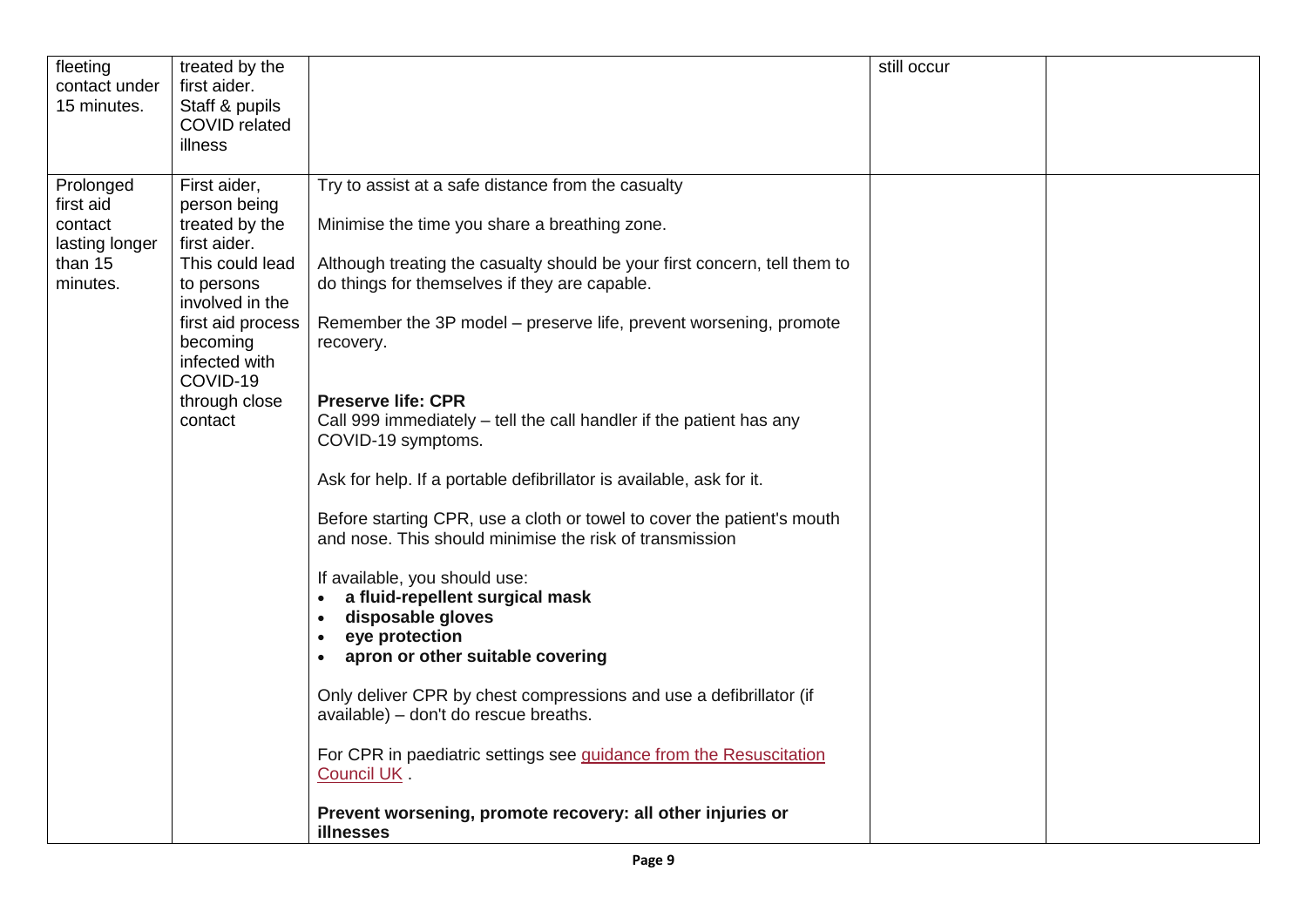|                                                       |                                                              | If you suspect a serious illness or injury, call 999 immediately – tell the<br>call handler if the patient has any COVID-19 symptoms.                                                                                                   |                                            |                                                                                                      |
|-------------------------------------------------------|--------------------------------------------------------------|-----------------------------------------------------------------------------------------------------------------------------------------------------------------------------------------------------------------------------------------|--------------------------------------------|------------------------------------------------------------------------------------------------------|
|                                                       |                                                              | If you're giving first aid to someone, you should use the recommended<br>equipment listed above if it is available.                                                                                                                     |                                            |                                                                                                      |
|                                                       |                                                              | You should minimise the time you share a breathing zone and direct<br>them to do things for you where possible.                                                                                                                         |                                            |                                                                                                      |
|                                                       |                                                              | After delivering any first aid:<br>Make sure you discard disposable items safely and clean reusable ones<br>thoroughly.                                                                                                                 |                                            |                                                                                                      |
|                                                       |                                                              | Wash your hands thoroughly with soap and water or an alcohol-based<br>hand sanitiser as soon as possible.                                                                                                                               |                                            |                                                                                                      |
|                                                       |                                                              | Clean the area as per the cleaning guidance for non-health care<br>settings. https://www.gov.uk/government/publications/covid-19-<br>decontamination-in-non-healthcare-settings/covid-19-decontamination-<br>in-non-healthcare-settings |                                            |                                                                                                      |
|                                                       |                                                              | See link:<br>https://www.hse.gov.uk/coronavirus/first-aid-and-medicals/first-aid-<br>certificate-coronavirus.htm                                                                                                                        |                                            |                                                                                                      |
| Vulnerable<br>people<br>including<br>clinically       | Staff & pupils<br><b>COVID</b> related<br>illness            | Children and young people previously considered CEV should attend<br>school and should follow the same COVID-19 guidance as the rest of<br>the population https://www.gov.uk/coronavirus                                                | Cases &<br>transmission may<br>still occur | We will have one child<br>with their own risk<br>assessment due to allow<br>immune system which will |
| extremely<br>vulnerable<br>(CEV) staff<br>and pupils. | Those in the<br>CEV category<br>may be at<br>greater risk of | In some circumstances, a child or young person may have received<br>personal advice from their specialist or clinician on additional<br>precautions to take and they should continue to follow that advice.                             |                                            | be written with parent and<br>keyworker                                                              |
| Supporting                                            | serious illness<br>from COVID-19                             | Where parents are concerned about their child's attendance speak to<br>the family to discuss the general measures in place and any other                                                                                                |                                            |                                                                                                      |
| pupils with<br>medical<br>conditions.                 |                                                              | measures that can be put in place to ensure their children attend school<br>regularly.                                                                                                                                                  |                                            |                                                                                                      |
|                                                       |                                                              | https://www.gov.uk/government/publications/supporting-pupils-at-<br>school-with-medical-conditions--3                                                                                                                                   |                                            |                                                                                                      |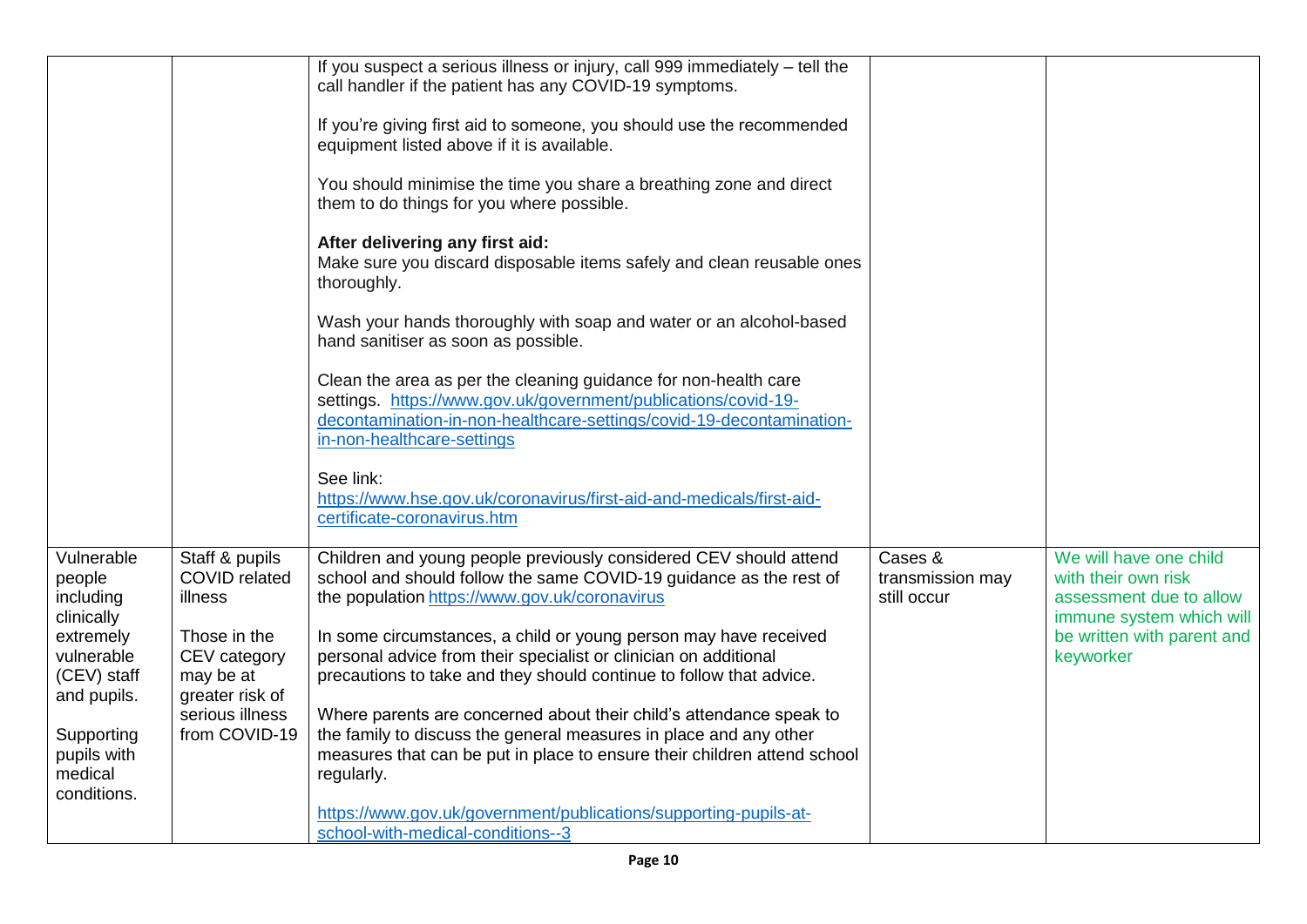|                       |                                                                                                                                                                  | See HSE guidance: Protect vulnerable workers during the coronavirus<br>pandemic:                                                                                                                                                                                                                                                                                                                                                                                                                                                                                                                                                                                                                                                                                                                                                                                          |                                            |                                                                                                                                                                                                                 |
|-----------------------|------------------------------------------------------------------------------------------------------------------------------------------------------------------|---------------------------------------------------------------------------------------------------------------------------------------------------------------------------------------------------------------------------------------------------------------------------------------------------------------------------------------------------------------------------------------------------------------------------------------------------------------------------------------------------------------------------------------------------------------------------------------------------------------------------------------------------------------------------------------------------------------------------------------------------------------------------------------------------------------------------------------------------------------------------|--------------------------------------------|-----------------------------------------------------------------------------------------------------------------------------------------------------------------------------------------------------------------|
|                       |                                                                                                                                                                  | https://www.hse.gov.uk/coronavirus/working-safely/protect-people.htm                                                                                                                                                                                                                                                                                                                                                                                                                                                                                                                                                                                                                                                                                                                                                                                                      |                                            |                                                                                                                                                                                                                 |
| Stress &<br>anxiety   | Pupils and staff<br>may be<br>experiencing a<br>variety of<br>emotions in<br>response to the<br>COVID-19<br>pandemic                                             | Adjust timetable to ensure sufficient or increased time for social and<br>emotional support for pupils.<br>Review or consider support offered to those directly affected by COVID-<br>19. Staff wellbeing - free helpline to school staff for mental health and<br>wellbeing. Education support<br>Pupil wellbeing and support - to access useful links and sources of<br>support for pupil's wellbeing and support:<br>https://www.gov.uk/guidance/mental-health-and-wellbeing-support-in-<br>schools-and-colleges<br><b>Conduct individual Stress risk assessments</b><br>Pupils to attend school to promote wellbeing.<br>For DCC schools undertake wellbeing support plans - see I Derby<br>https://iderby.derby.gov.uk/human-resources/health-<br>wellbeing/wellbeing/ or SIP for further information or seek further advice<br>from your health and safety adviser. | Cases &<br>transmission may<br>still occur | Please talk to someone if<br>you are worried and have<br>concerns about anything<br>happening due to Covid<br>or anything else this term.<br>Talking is better than<br>bottling up. CF's door is<br>always open |
| Educational<br>visits | Staff, pupils,<br>parents,<br>guardians and<br>volunteers.<br>Increased<br>transmission<br>risk and<br>reduced<br>infection control<br>within the<br>location or | Consider whether to go ahead with planned international educational<br>visits at this time, recognising the risk of disruption to education<br>resulting from the need to isolate and test on arrival back into the UK.<br>You should refer to the Foreign, Commonwealth and Development<br>Office travel advice and the guidance on international travel before<br>booking and travelling.<br>Undertake a full and thorough risk assessment in relation to all<br>educational visits and ensure that any public health advice, such as<br>hygiene and ventilation requirements, is included as part of that risk<br>assessment. General guidance about educational visits is available and<br>is supported by specialist advice from the Outdoor Education Advisory                                                                                                      | Cases &<br>transmission may<br>still occur | Nothing is planned<br>currently                                                                                                                                                                                 |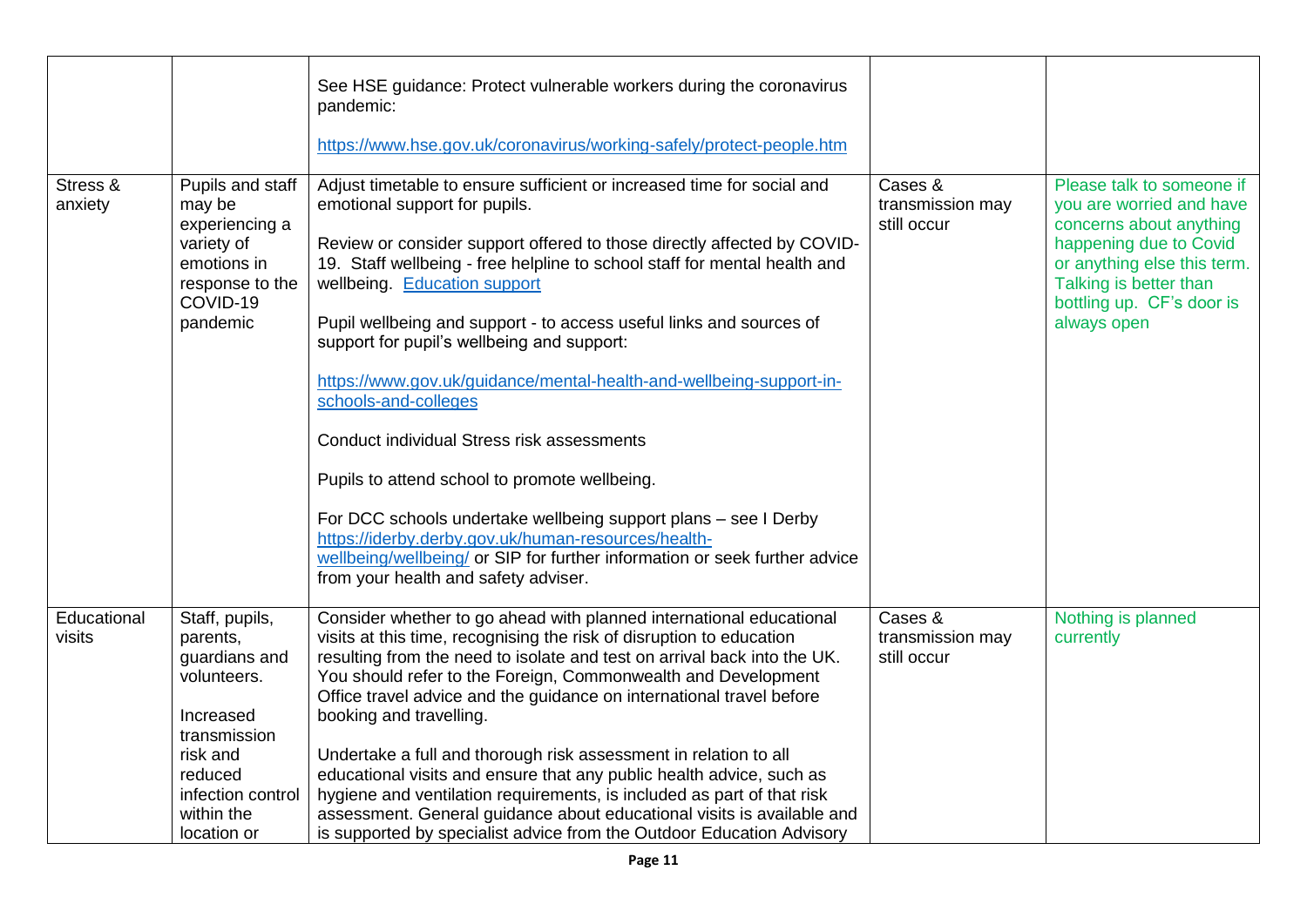|                                                                            | whilst<br>undertaking<br>activities                                                                                                          | Panel (OEAP).<br>https://www.gov.uk/government/publications/health-and-safety-on-<br>educational-visits<br>https://oeapng.info/<br>You should speak to either your visit provider, commercial insurance<br>company, or the risk protection arrangement (RPA) to assess the<br>protection available.<br>Wherever possible organise activities outside.<br>Add trips to the EVOLVE system including covid measures.                                                                                                                                                                                                                                                                                                                                                                                                                                                                                                                                                                                                                                                           |                                            |                          |
|----------------------------------------------------------------------------|----------------------------------------------------------------------------------------------------------------------------------------------|-----------------------------------------------------------------------------------------------------------------------------------------------------------------------------------------------------------------------------------------------------------------------------------------------------------------------------------------------------------------------------------------------------------------------------------------------------------------------------------------------------------------------------------------------------------------------------------------------------------------------------------------------------------------------------------------------------------------------------------------------------------------------------------------------------------------------------------------------------------------------------------------------------------------------------------------------------------------------------------------------------------------------------------------------------------------------------|--------------------------------------------|--------------------------|
| Dedicated<br>transport to<br>schools-<br>arriving and<br>leaving<br>school | Staff and pupils<br>using dedicated<br>transport.<br>Increased risk<br>of transmission.<br>Staff & pupils<br><b>COVID</b> related<br>illness | Pupils must wear a face covering when travelling on public transport<br>and should wear it on dedicated transport to and from school.<br>Work with school transport providers to discuss proportionate control<br>measures which include:<br>Reminding pupils not to board dedicated transport if they have<br>$\bullet$<br>symptoms or other reasons requiring them to stay at home.<br>Reminding pupils about the use of face coverings on school<br>$\bullet$<br>transport<br>Avoiding overcrowding on school transport.<br>Provide hand hygiene where possible<br>Follow good respiratory hygiene - promote the 'catch it, bin it'<br>approach<br>Maintain cleaning regimes<br>Let fresh air into vehicles when occupied by opening windows and<br>ceiling vents, whilst balancing the need for increased ventilation with<br>maintaining a comfortable temperature.<br>https://www.gov.uk/government/publications/transport-to-school-and-<br>other-places-of-education-autumn-term-2020/dedicated-transport-to-<br>schools-and-colleges-covid-19-operational-quidance | Cases &<br>transmission may<br>still occur |                          |
| Managing                                                                   | Staff, pupils &                                                                                                                              | Ensure that key contractors are aware of the school's control measures                                                                                                                                                                                                                                                                                                                                                                                                                                                                                                                                                                                                                                                                                                                                                                                                                                                                                                                                                                                                      | Cases &                                    | We will do everything we |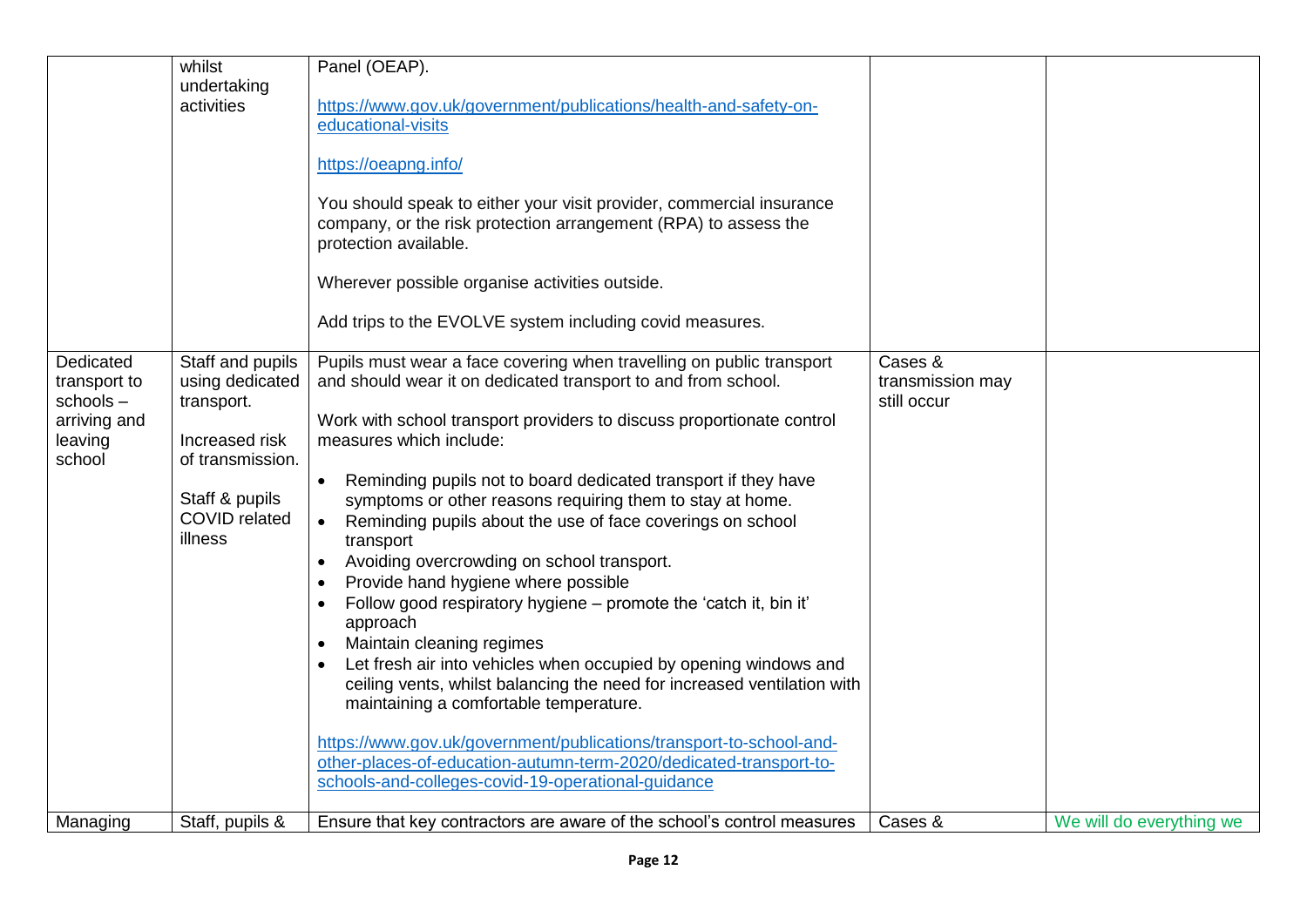| contractors - | contractors          | and ways of working by:                                                      | transmission may | can to ensure contractors   |
|---------------|----------------------|------------------------------------------------------------------------------|------------------|-----------------------------|
| meeting those |                      |                                                                              | still occur      | only come on to site        |
| you do not    | <b>COVID</b> related | Those who have symptoms or have tested positive must not attend<br>$\bullet$ |                  | before or after the school  |
| normally meet | illness              | school sites.                                                                |                  | day. However this is not    |
|               |                      |                                                                              |                  | always possible. All staff  |
|               |                      | Request copies of contractors COVID measures and risk<br>$\bullet$           |                  | will know if we need a      |
|               |                      | assessment                                                                   |                  |                             |
|               |                      | Make contractors aware of the schools COVID controls and risk                |                  | contractor in school and    |
|               |                      | assessment. Update contractors if further measures are introduced            |                  | when. We will try to        |
|               |                      | due to increased cases and/or outbreak management.                           |                  | remove all children and     |
|               |                      | Pre-planned appointments outside of school hours wherever                    |                  | staff from the area they    |
|               |                      | possible.                                                                    |                  | are working in and staff    |
|               |                      |                                                                              |                  | and contactors must wear    |
|               |                      | Maintain social distancing wherever possible.                                |                  | a mask whilst in school.    |
|               |                      | All contractors are required unless exempt to wear a face covering           |                  |                             |
|               |                      | within the school building.                                                  |                  |                             |
|               |                      | Encourage contractors to undertake a lateral flow test prior to the          |                  |                             |
|               |                      | visit.                                                                       |                  |                             |
|               |                      |                                                                              |                  |                             |
| Managing      | Staff, pupils        | Those who have symptoms or have tested positive must not attend              | Cases &          | Parents will no longer be   |
| visitors $-$  | and visitors         | school sites.                                                                | transmission may | able to come into school    |
|               |                      |                                                                              | still occur      | to collect their child. The |
| meeting those |                      |                                                                              |                  |                             |
| you do not    |                      | Pre-planned appointments wherever possible.                                  |                  | will wait socially          |
| normally meet |                      |                                                                              |                  | distanced in masks          |
|               |                      | On-line meetings (including staff meetings) where possible                   |                  | outside and staff will      |
|               |                      |                                                                              |                  | dismiss a child at a time   |
|               |                      | Schools are strongly encouraged to ask parents and other visitors to         |                  | to parents. This will take  |
|               |                      | take a lateral flow device (LFD) test before entering the school.            |                  | longer but support us to    |
|               |                      |                                                                              |                  | keep everyone safe.         |
|               |                      | All visitors are required unless exempt to wear a face covering within       |                  |                             |
|               |                      |                                                                              |                  |                             |
|               |                      | the school building.                                                         |                  | Any parents that needs to   |
|               |                      |                                                                              |                  | attend a face to face       |
|               |                      |                                                                              |                  | meeting will be asked to    |
|               |                      |                                                                              |                  | take a test before.         |
| Cases of      | Staff, pupils,       | <b>Contingency Plans:</b>                                                    | Cases &          | We have a contingency       |
| COVID-19      | visitors and         | Schools are required to have a robust contingency plan to manage             | transmission may | plan which will remain      |
| within school | wider                | positive cases and school outbreaks - this must remain robust and up         | still occur      | under constant review       |
| settings and  | community.           | to date. Review these plans for the start of the winter term 2022.           |                  | throughout the half term.   |
| school        |                      |                                                                              |                  | As we have such a small     |
| outbreaks.    | Increased            | The plan should cover:                                                       |                  | staff we acknowledge        |
|               |                      |                                                                              |                  |                             |
|               | number of            | Roles and responsibilities<br>$\bullet$                                      |                  | when more than one staff    |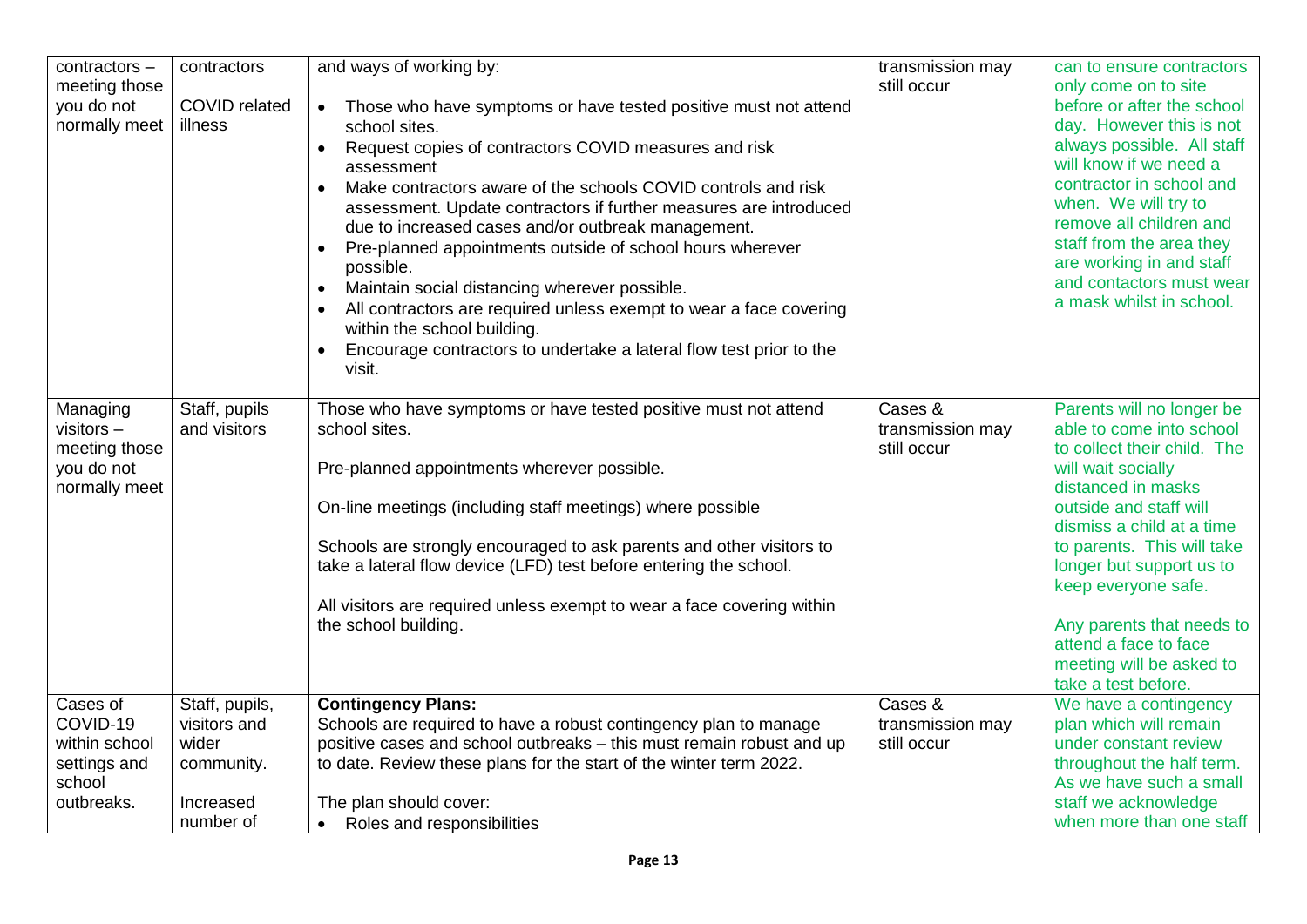| positive cases | When and how to seek public health advice<br>$\bullet$                              | member is absent there      |
|----------------|-------------------------------------------------------------------------------------|-----------------------------|
| within school  | Details of the types of control measures that might be required to<br>$\bullet$     | could be serious            |
| settings may   | control outbreaks.                                                                  | implications. Staff may     |
| require        |                                                                                     | need to be flexible and     |
| additional     | For each additional control measure include:                                        | may be asked to work        |
| measures to be | Actions you would take to put it in quickly and<br>$\bullet$                        | extra hours or support in   |
| in place       |                                                                                     | a different role. We must   |
|                | How you would communicate changes to children, pupils, parents,<br>carers and staff | maintain legal ratios of    |
|                |                                                                                     | staff numbers to children   |
|                |                                                                                     | to remain fully open.       |
|                | When schools should consider extra action:                                          | Should we not be able to    |
|                |                                                                                     | maintain that level of      |
|                | Schools should seek additional advice from:                                         | staffing, the children of   |
|                | UK Heath Security Agency (UKHSA),<br>$\bullet$                                      |                             |
|                | local outbreak management teams at the City Council,<br>$\bullet$                   | key workers will have       |
|                | the Corporate Health & Safety Team and/or their independent                         | priority to nursery         |
|                | adviser as soon as possible in the event of positive cases and/or                   | sessions. We will           |
|                | outbreaks that may require extra measures to be put in place.                       | endeavour to remain         |
|                |                                                                                     | open and school closure     |
|                | All schools should follow the link below:                                           | would only be an extreme    |
|                | https://www.gov.uk/government/publications/coronavirus-covid-19-local-              | and last resort.            |
|                | restrictions-in-education-and-childcare-settings/contingency-framework-             |                             |
|                | education-and-childcare-settings                                                    | All office staff and SLT    |
|                |                                                                                     | can follow the protocol of  |
|                | All schools should seek public health advice if a pupil, student, child or          | reporting a confirmed       |
|                | staff member is admitted to hospital with COVID-19 - phone the DfE                  | case in staff or a pupil by |
|                | helpline - 0800 046 8687 or alternatively contact the local helpline &/or           | email to the following      |
|                | Corporate Health and Safety Team:                                                   |                             |
|                |                                                                                     | cct@derby.gov.uk            |
|                | Notification of cases - pupils:                                                     |                             |
|                | Report all cases to the public health outbreak team at Derby City                   | https://www.gov.uk/guida    |
|                | Council by completing the online notification form or by emailing:                  | nce/tell-ofsted-if-you-     |
|                | cct@derby.gov.uk                                                                    | have-a-covid-19-incident-   |
|                |                                                                                     | at-your-childcare-          |
|                | Early years & school nursery settings should also notify Ofsted at:                 | business                    |
|                | https://www.gov.uk/guidance/tell-ofsted-if-you-have-a-covid-19-incident-            |                             |
|                | at-your-childcare-business                                                          | coral.golding@derby.gov.    |
|                | and DCC Early Years by emailing coral.golding@derby.gov.uk                          | $uk$                        |
|                |                                                                                     |                             |
|                | Schools should also notify Jayne.hadfield@derby.gov.uk                              | Jayne.hadfield@derby.go     |
|                |                                                                                     | v.uk                        |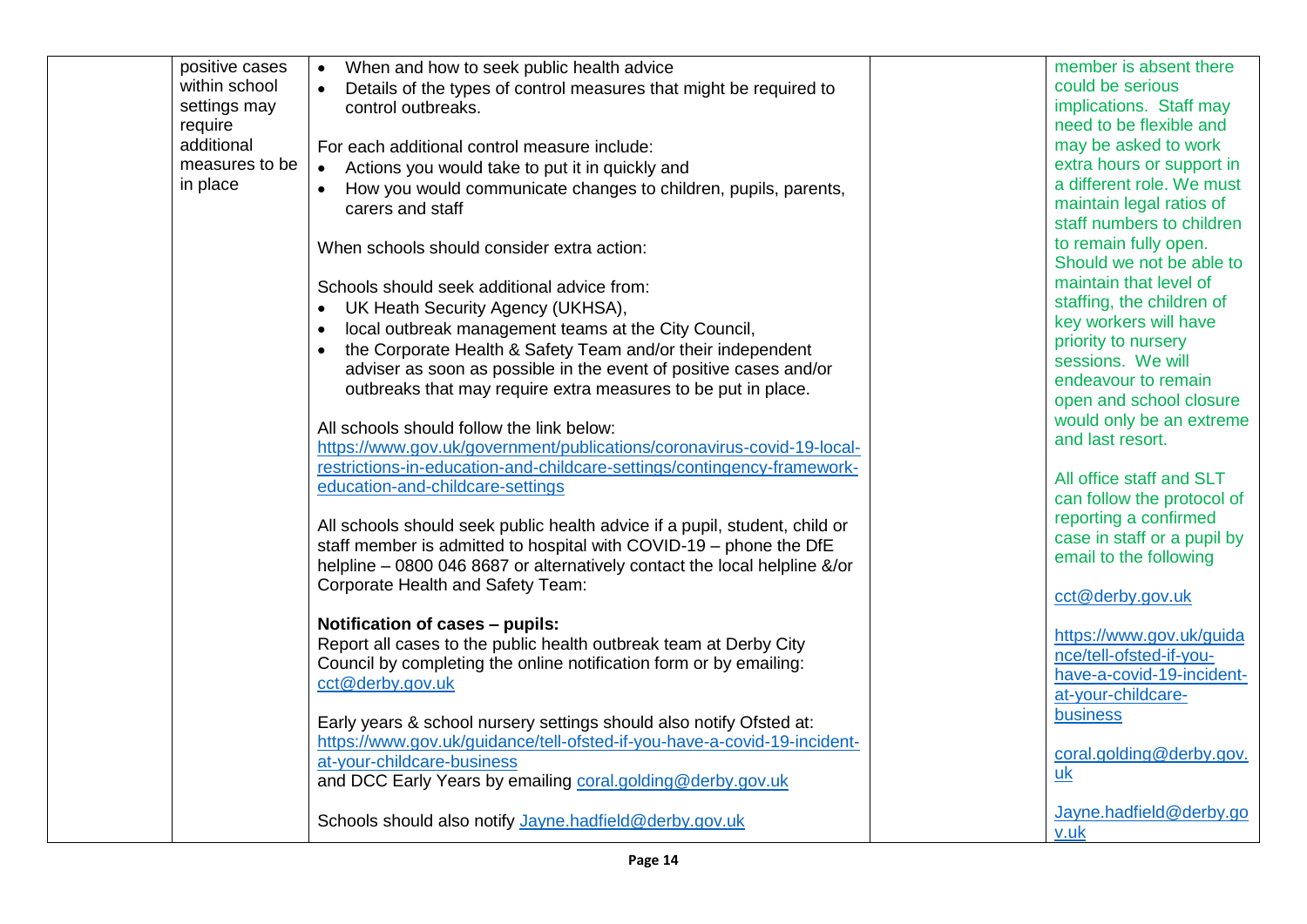|  | <b>Staff cases:</b><br>See the guidance for workplaces: NHS Test and Trace in the workplace<br>NHS Test and Trace in the workplace<br>Further action to consider if local contingency measures are required:<br>Review and reinforce the testing, hygiene and ventilation measures<br>already in place – focussed and enhanced cleaning as required.<br>For all staff cases contact NHS Test and Trace in the workplace<br>Increased testing for staff and pupils<br>Limiting residential educational visits, open days, transition and<br>taster days, parental attendance at schools and live performances.<br>Restricting attendance – only as a short-term measure and as a last<br>resort<br>Re-introduction of 'bubbles'<br>Establishing if classes, exercise and assemblies could take place<br>outdoors<br>Pausing events e.g. shows, performances, spring fayre or fete |  | Staff also <b>MUST</b> contact<br>test and trace if they test<br>positive to ensure all<br>other adults they have<br>been in close contact with<br>are notified. It is a<br>personal responsibility. |
|--|----------------------------------------------------------------------------------------------------------------------------------------------------------------------------------------------------------------------------------------------------------------------------------------------------------------------------------------------------------------------------------------------------------------------------------------------------------------------------------------------------------------------------------------------------------------------------------------------------------------------------------------------------------------------------------------------------------------------------------------------------------------------------------------------------------------------------------------------------------------------------------|--|------------------------------------------------------------------------------------------------------------------------------------------------------------------------------------------------------|
|--|----------------------------------------------------------------------------------------------------------------------------------------------------------------------------------------------------------------------------------------------------------------------------------------------------------------------------------------------------------------------------------------------------------------------------------------------------------------------------------------------------------------------------------------------------------------------------------------------------------------------------------------------------------------------------------------------------------------------------------------------------------------------------------------------------------------------------------------------------------------------------------|--|------------------------------------------------------------------------------------------------------------------------------------------------------------------------------------------------------|

# **See action plan:**

| <b>Risk assessment action plan</b>                   |                      |                                                                                    |                          |                 |
|------------------------------------------------------|----------------------|------------------------------------------------------------------------------------|--------------------------|-----------------|
| <b>Actions required</b>                              | By whom              | By when                                                                            | <b>Date</b><br>completed | <b>Comments</b> |
| Insert actions and who should do<br>them here        |                      |                                                                                    |                          |                 |
| Weekly review of contingency plan and<br>staff roles | <b>SLT &amp; SBM</b> | <b>Monday</b><br>lunchtime or<br>when<br>necessary<br>should cases<br>be confirmed |                          |                 |
|                                                      |                      |                                                                                    |                          |                 |